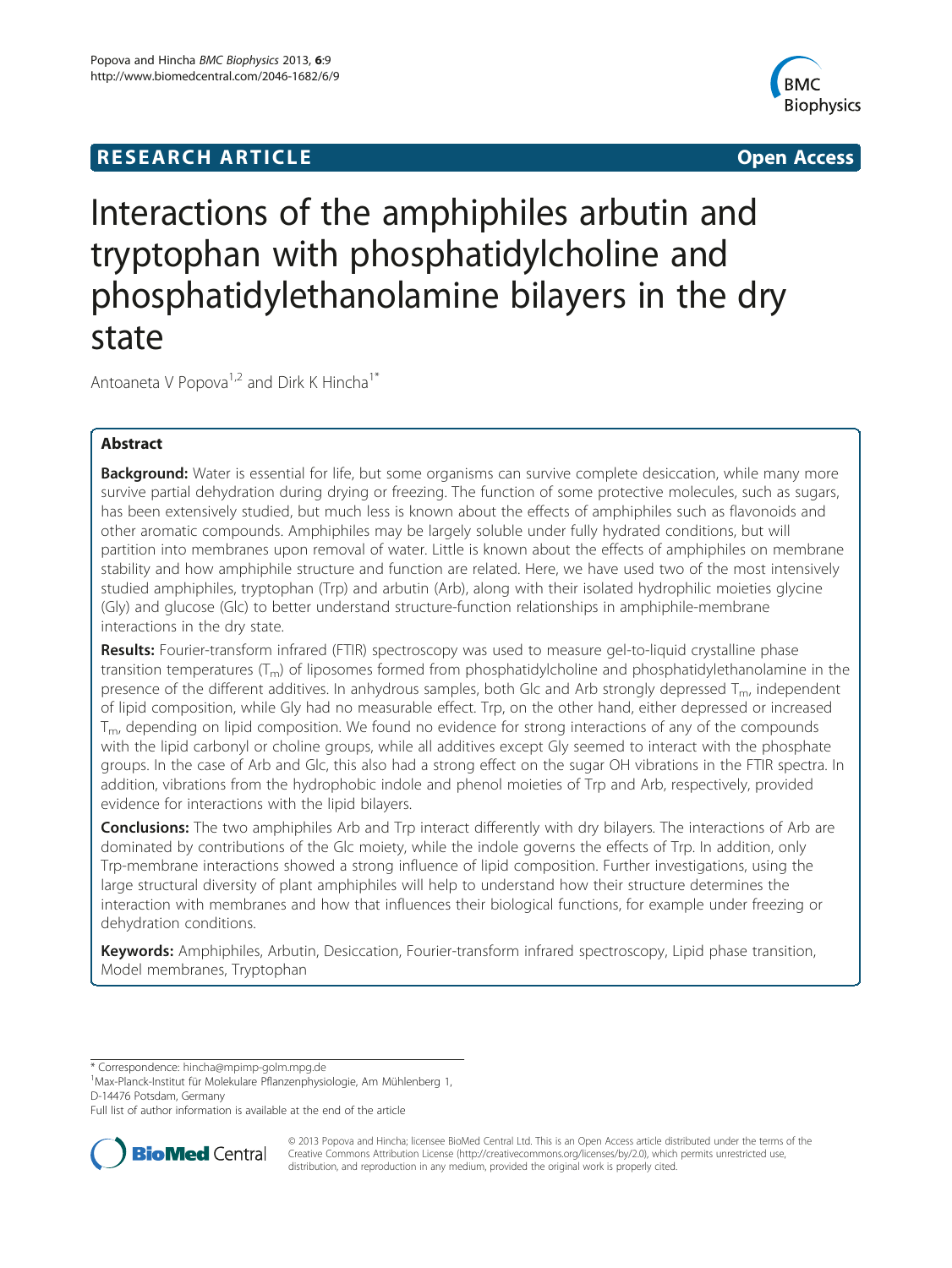## Background

While water is generally a pre-requisite of life, some species of microorganisms, plants and invertebrates are able to survive complete desiccation (anhydrobiosis; [[1\]](#page-7-0)). Many more species are able to survive partial dehydration, e.g. due to extracellular ice crystallization during freezing. Common and well documented responses to cellular dehydration are increases in the amounts of compatible solutes such as sugars and some amino acids, and the accumulation of stress-protective proteins such as late embryogenesis abundant (LEA) and heat shock proteins (see e.g. [[2](#page-8-0)-[4\]](#page-8-0) for reviews).

While the function of these compounds has been widely investigated, the potential function of small amphiphilic molecules in anhydrobiosis and dehydration stress tolerance has received much less attention. Many of these compounds, such as flavonoids, are closely related to plant freezing and drought stress tolerance [\[5,6](#page-8-0)], but their function has been mainly discussed in terms of their strong anti-oxidant properties [\[7](#page-8-0)]. Amphiphiles are generally found mainly in the aqueous phase of cells under fully hydrated conditions, but reversibly insert into membranes with decreasing water availability [\[8](#page-8-0)]. The degree of insertion dependends not only on water availability, but also on the polarity of the substances and potentially on the lipid composition of the target membranes. The interactions may influence membrane stability, but it is so far not possible to predict the effect of a given amphiphile on the stability of a particular membrane [[9,10](#page-8-0)].

In the present study we used two particularly wellinvestigated amphiphiles, tryptophan (Trp) and arbutin (Arb), to elucidate the details of their interactions with membranes upon desiccation and the effects of these interactions on the physical state of the membranes. Arb (4-hydroxyphenyl-β-D-glucopyranoside) has been found in high concentrations in the leaves of the desiccation tolerant resurrection plant Myrothamnus flabellifolia from South Africa [[11,12](#page-8-0)]. Arb is an antioxidant [[13](#page-8-0)] and inhibits phospholipase  $A_2$  in partially dehydrated membranes [[14](#page-8-0)]. It interacts directly with membranes already in the fully hydrated state [\[15\]](#page-8-0), but membrane stabilization during freezing or drying requires the presence of non-bilayer lipids such as phosphatidylethanolamine (PE) or monogalactosyldiacylglycerol (MGDG) [[16,17\]](#page-8-0). In the presence of these lipids, Arb relaxes the inverted curvature stress and thereby stabilizes the bilayer state during dehydration [[10,18\]](#page-8-0).

The interactions of the aromatic amino acid Trp with membranes have attracted wide-spread attention, because it is thought to anchor membrane-spanning proteins at the membrane-water interface [[19,20](#page-8-0)]. While free Trp shows no measurable interactions with membranes in the fully hydrated state [\[21\]](#page-8-0), it destabilizes both chloroplast membranes and liposomes during freezing, independent of the lipid composition [\[22\]](#page-8-0).

Since both the hydrophobic (indole and phenol) and hydrophilic (amino acid and glucose) moieties of Trp and Arb are quite different, distinct interactions with and effects on membranes could be expected. To distinguish the contributions of the hydrophobic and hydrophilic parts of the two molecules, we investigated in addition the effects of glycine (Gly) and glucose (Glc). Fourier-transform infrared (FTIR) spectroscopy was used to monitor the effects of the additives on membranes containing two typical phospholipids, namely the bilayer lipid phosphatidylcholine (PC) and the non-bilayer lipid PE. The analysis of specific vibration bands of the additives provided additional information on their interactions with the lipids and on the role of particular functional groups in the different molecules. A previous detailed investigation of the lipid systems employed in this study has already shown that within the temperature limits employed here (up to 70°C), all membranes are exclusively in a liquid-crystalline bilayer configuration and that no non-bilayer transitions were detectable [\[23](#page-8-0)].

## **Methods**

#### Liposome preparation

Egg phosphatidylcholine (EPC), egg phosphatidylethanolamine (EPE) and 1,2 dimyristoyl-sn-glycero-3-phosphocholine (DMPC) were obtained from Avanti Polar Lipids (Alabaster, AL). Trp and Arb were obtained from Fluka, Gly and Glc from Sigma.

Liposomes were made from either pure EPC, pure EPE, or 50% EPE/50% EPC or 50% EPE/50% DMPC on a weight basis. Lipids (10 mg) were dried from the solvent under a gentle steam of  $N_2$ . Residual chlorophorm was removed under vacuum overnight. The resulting lipid film was hydrated in 200  $\mu$ l H<sub>2</sub>O or in 50 mM solutions of Arb, Trp, Glc or Gly. Large unilamellar liposomes were formed with a hand-held extruder (Avestin, Ottawa, Canada; [\[24](#page-8-0)]) with two layers of 100 nm pore size polycarbonate membranes. Samples (50 μl) were spread on  $CaF<sub>2</sub>$ windows and dried in desiccators over silica gel at 28°C for six to eight hours and subsequently kept under vacuum overnight. Since pure EPE does not form bilayers, 2.5 mg lipid in chloroform were spread directly on  $CaF<sub>2</sub>$ windows, the solvent was evaporated under a stream of  $N_2$  and then under vacuum over night [[23](#page-8-0)].

## Fourier-transform infrared (FTIR) spectroscopy

FTIR measurements were performed using a Perkin-Elmer GX 2000 Fourier-transform infrared spectrometer as described previously [\[25](#page-8-0),[26\]](#page-8-0). A  $CaF<sub>2</sub>$  window with a dry sample was fixed in a cuvette holder placed in a vacuum chamber with a temperature control unit (Specac Eurotherm, Worthington, UK) and placed in the in-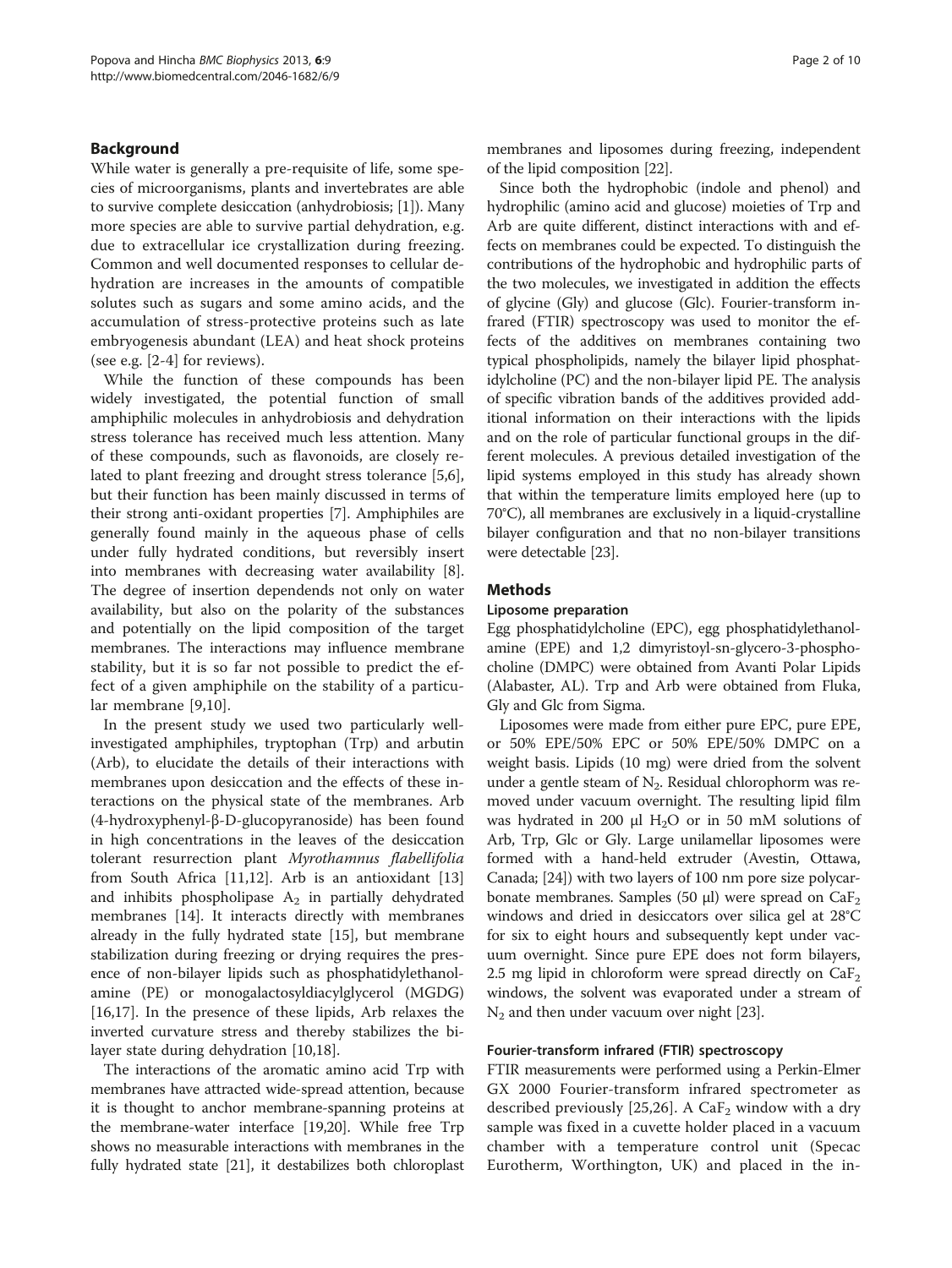frared beam. Sample temperature was monitored by a fine thermocouple, attached to the surface of the window, next to the sample. Samples were kept under vacuum for 30 min at 30°C to remove residual water absorbed during handling. The absence of an absorbance band at  $1650 \text{ cm}^{-1}$  and the position of the asymmetric P = O stretching vibration at 1262 cm<sup>-1</sup> (100%) EPC) indicated that samples were essentially anhydrous [[23,27](#page-8-0)]. Temperature was decreased to –30°C and after equilibration for 10 min the temperature was increased to 70°C with a constant rate of 1°C/min. Infrared absorbance spectra were recorded between 4000 and 900 cm<sup>-1</sup> and analysed using the Spectrum 2000 software (PerkinElmer). The band positions of characteristic molecular group vibrations were analyzed after normalization of absorbance and baseline correction of the spectra by the interactive ABEX and FLAT routines of the software.

Positions of characteristic peaks originating from lipid molecules (compare [\[27](#page-8-0)-[29\]](#page-8-0)),  $CH<sub>2</sub>$  symmetric stretching (vCH<sub>2</sub>s), C = O stretching (vC = O), asymmetric P = O stretching (vP = Oas) and asymmetric choline  $N^+(CH_3)_3$ stretching  $(vN^+(CH_3)_3)$  vibrations were determined by the automatic peak identification routine. Hydrogen bonding interactions of the OH groups of Glc and Arb were analyzed through the broad peak of the OH stretching band (vOH) in the spectral region of 3600 - $3000 \text{ cm}^{-1}$  [\[30\]](#page-8-0). The vibration peaks arising from the indole part of Trp  $(3430 - 3380 \text{ cm}^{-1})$ , from the amino part of Trp and Gly (1690 – 1550  $\text{cm}^{-1}$ ) and from the phenol group of Arb (1530 – 1490  $\text{cm}^{-1}$ ) were also used to determine interactions between lipids and additives. Except for the  $vCH_2s$  vibration, all peaks were analysed at 70°C where all lipid membranes were in the liquidcrystalline phase (compare Table 1). The gel to liquidcrystalline phase transition temperatures  $(T_m)$  of the lipids in the absence and presence of additives were determined as the midpoints of the lipid melting curves monitored as the temperature dependent increase in the

Table 1 Gel to liquid-crystalline phase transition temperatures ( $T_m$  in °C) of dry liposomes in the absence (pure) or presence of Arb, Glc, Trp, or Gly

| (pare) or presence or And, GIC, Trp, or Giv |          |       |       |     |               |
|---------------------------------------------|----------|-------|-------|-----|---------------|
| Lipid composition                           | Pure     | Arb   | Glc   | Trp | Gly           |
| 100% EPC                                    | 40       | $-24$ | $-24$ | 20  | 40            |
| 100% EPE                                    | $-3$     | $-18$ | $-18$ | 5   | $-2$          |
| 50% EPE/                                    | $\Omega$ | $-22$ | $-15$ | 20  | $\mathcal{L}$ |
| 50% EPC                                     |          |       |       |     |               |
| 50% EPE/                                    | 48       | $-20$ | $-13$ | 29  | 51            |
| <b>50% DMPC</b>                             |          |       |       |     |               |

 $T<sub>m</sub>$  was determined by FTIR spectroscopy as the midpoint of melting curves obtained as shown in Figure 1. Data for the pure lipids are identical to those published previously [[23\]](#page-8-0).

position of the  $vCH_2s$  peak [[29\]](#page-8-0). Interactions at the level of  $C = O$  esters were estimated by analyzing the  $vC = O$ stretching peak by deconvolution using Origin7.0 [\[27,31](#page-8-0)].

## Results

#### Membrane phase behavior

The physical state of lipid bilayers can be monitored by the temperature-induced shift of the  $vCH_2s$  peak to higher wavenumbers, as this vibration is sensitive to changes in the conformational disorder of the hydrocarbon chains [\[29\]](#page-8-0). The midpoint of this transition is defined as the gel to liquid-crystalline phase transition temperature  $(T_m)$ . Figure 1 shows the effects of the additives Arb, Glc, Trp and Gly on the melting curves of EPC liposomes after drying. Dry EPC showed a  $T_m$  of 40°C (Table 1), while the addition of either Arb or Glc depressed  $T_m$  by more than 60°C to -24°C. In the presence of Trp the  $T_m$  of EPC was decreased more moderately by 20°C, while Gly had no measurable influence. Phase transition temperatures for all other lipids (pure EPE, 50% EPE/50% EPC, 50% EPE/50% DMPC) in the absence and presence of all additives are presented in Table 1. Arb and Glc caused a large depression of  $T_m$  for all investigated lipids. This ranged from 15–20°C for EPE and EPE/EPC membranes to 60–70°C for EPE/DMPC. The effects of Trp on  $T_m$  were generally smaller (10–20°C), with increases for EPE and EPE/EPC and decreases for EPC and EPE/DMPC. Gly, on the other hand, did not influence the  $T_m$  of any of these lipids.

The destabilizing effect of Trp on model membranes and in particular the induction of vesicle fusion during freezing, has been suggested earlier to be partially due to the formation of hexagonal  $(H_{II})$  phase [\[22\]](#page-8-0). DSC

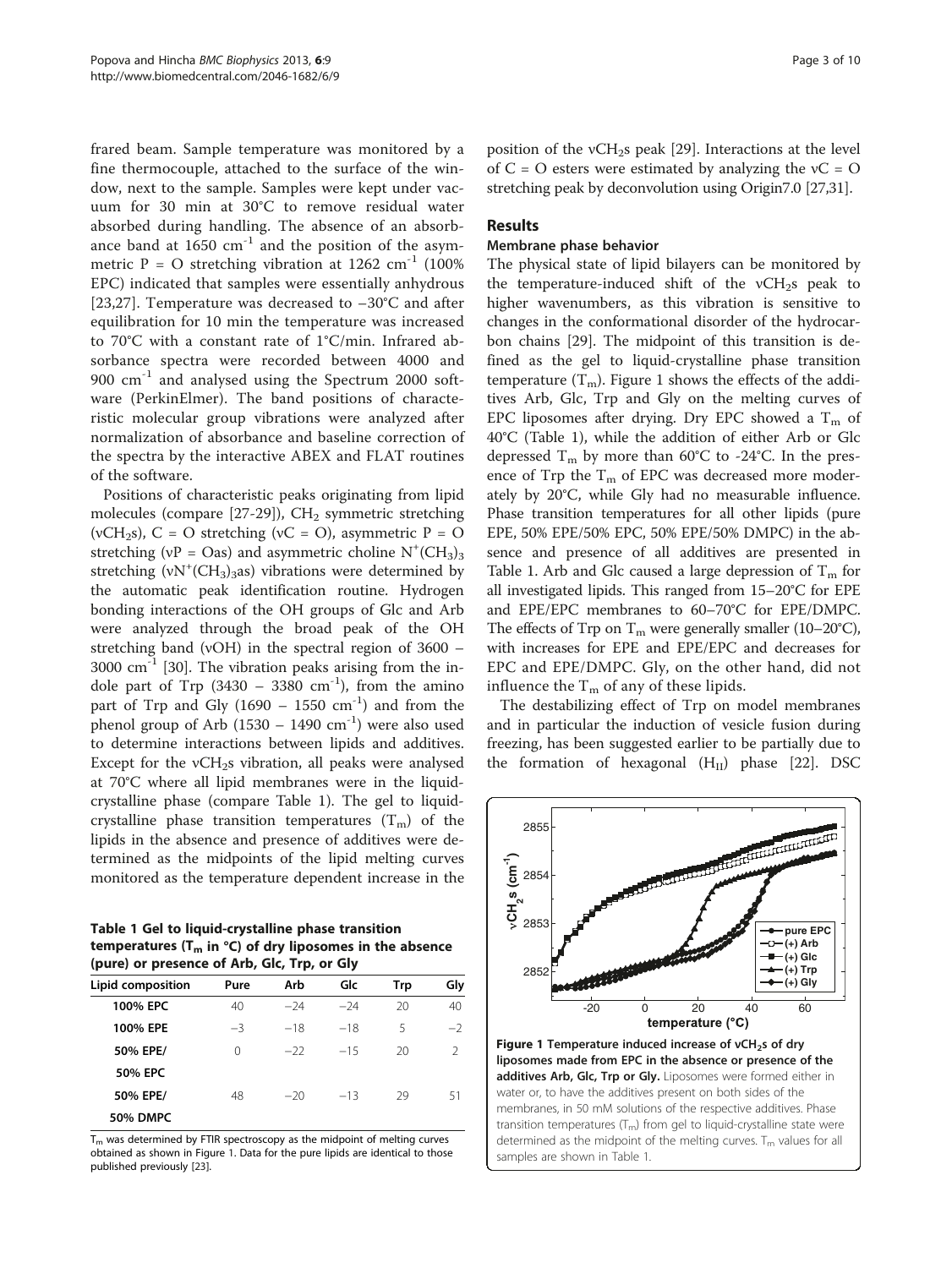measurements, however, provided no evidence for Trpinduced formation of  $H<sub>II</sub>$  in any of the investigated membrane systems in the dry state (data not shown).

#### Interactions in the interfacial headgroup region

Since the effects of the additives on lipid phase transitions varied widely both between additives and lipids, it was of interest to investigate possible solute-lipid interactions in more detail.

The carbonyl ester groups  $(C = O)$  of diacyl lipids are situated between the hydrophobic fatty acyl chains and the hydrophilic headgroup region. In the dry state, they are potential H-bonding partners for the headgroups of neighbouring lipid molecules and for any additives. The  $C = O$  groups give rise to an infrared vibration peak centered at around  $1738 \text{ cm}^{-1}$ . As described in detail in a previous publication [[23\]](#page-8-0), the  $C = O$  peak position varied by several wavenumbers with lipid composition (Figure 2). However, the different additives had no influence on the peak position. Nevertheless, in EPE both Arb and Trp induced a peak broadening towards the low-wavenumber side, indicating a low degree of interaction with the  $C = O$  groups. This was also observed for EPE/EPC and EPE/DMPC liposomes (data not shown), but not for pure EPC (Figure 2). Glc only had a very small effect, while spectra recorded in the presence of Gly were in all cases identical to those obtained with the pure lipids.

The  $C = O$  peak is composed of two component bands arising from free and H-bonded  $C = O$  groups. The higher wavenumber component at about  $1742 \text{ cm}^{-1}$  is attributed to non-H-bonded (free)  $C = O$  groups, while the lower wavenumber component at about 1726 cm-1 originates from H-bonded  $C = O$  groups [\[32](#page-8-0)-[34](#page-8-0)]. The ratio between the areas under the two component peaks is proportional to the relative fraction of  $C = O$  groups involved in H-bonding [[27,31\]](#page-8-0). However, deconvolution

of the  $C = O$  peaks revealed the expected differences between the different lipid compositions [[23\]](#page-8-0), but only minor effects of the additives (data not shown), again indication only a low degree of interactions.

The hydrophilic headgroups of the phospholipids in this study contain the phosphate  $(P = O)$ , and choline  $({\rm N}^{\rm +}(CH_3)_3)$  or ethanolamine  $({\rm N}^{\rm +}CH_3)$  moieties. The P = O group is characterized by an infrared asymmetric vibration peak between 1300 and 1200 cm<sup>-1</sup>. This peak is located at about  $1260 \text{ cm}^{-1}$  for anhydrous PC and can shift to around  $1220 \text{ cm}^{-1}$  depending on the extent of H-bonding to e.g. water or sugars [\[28,34,35](#page-8-0)]. Figure [3](#page-4-0) shows the positions of  $vP = \text{Oas}$  from the different lipids in the absence and presence of Trp, Gly or Glc. Unfortunately, the effect of Arb on  $vP = O$  as could not be investigated due to overlap with a prominent peak originating from the phenol part of Arb  $(1260 - 1170 \text{ cm}^{-1})$ .

For all lipids in the absence of additives the  $vP = O$ as peak was situated between 1261 cm<sup>-1</sup> for EPC and  $1230 \text{ cm}^{-1}$  for EPE, in agreement with previous publica-tions [[23](#page-8-0),[36](#page-8-0)]. In the presence of Trp the  $P = O$  peak of pure EPC was shifted from 1261 cm<sup>-1</sup> to 1246 cm<sup>-1</sup>, indicating that Trp was H-bonded to the  $P = O$  groups of the lipid. Addition of Gly to EPC liposomes, on the other hand, had no clear influence on  $vP = O$ as (peak shift of less than  $2 \text{ cm}^{-1}$ ). Such a slight shift or no shift in the peak position was also observed for the other lipids, indicating only a very low level of H-bonding between  $P = O$  groups and Gly even in the dry state. The largest shift by 24 cm<sup>-1</sup> was observed in  $vP = \text{Oas of }$ EPC in the presence of Glc. This position was  $8 \text{ cm}^{-1}$ lower than in the presence of Trp, indicating that the  $P = O$ groups were involved in more H-bonding interactions, in agreement with the general propensity of sugars to H-bond to anhydrous lipids [[35,37\]](#page-8-0).

For EPE and EPE/EPC all investigated additives had no or only a very sligh effect on  $vP = \text{Oas}$ . The

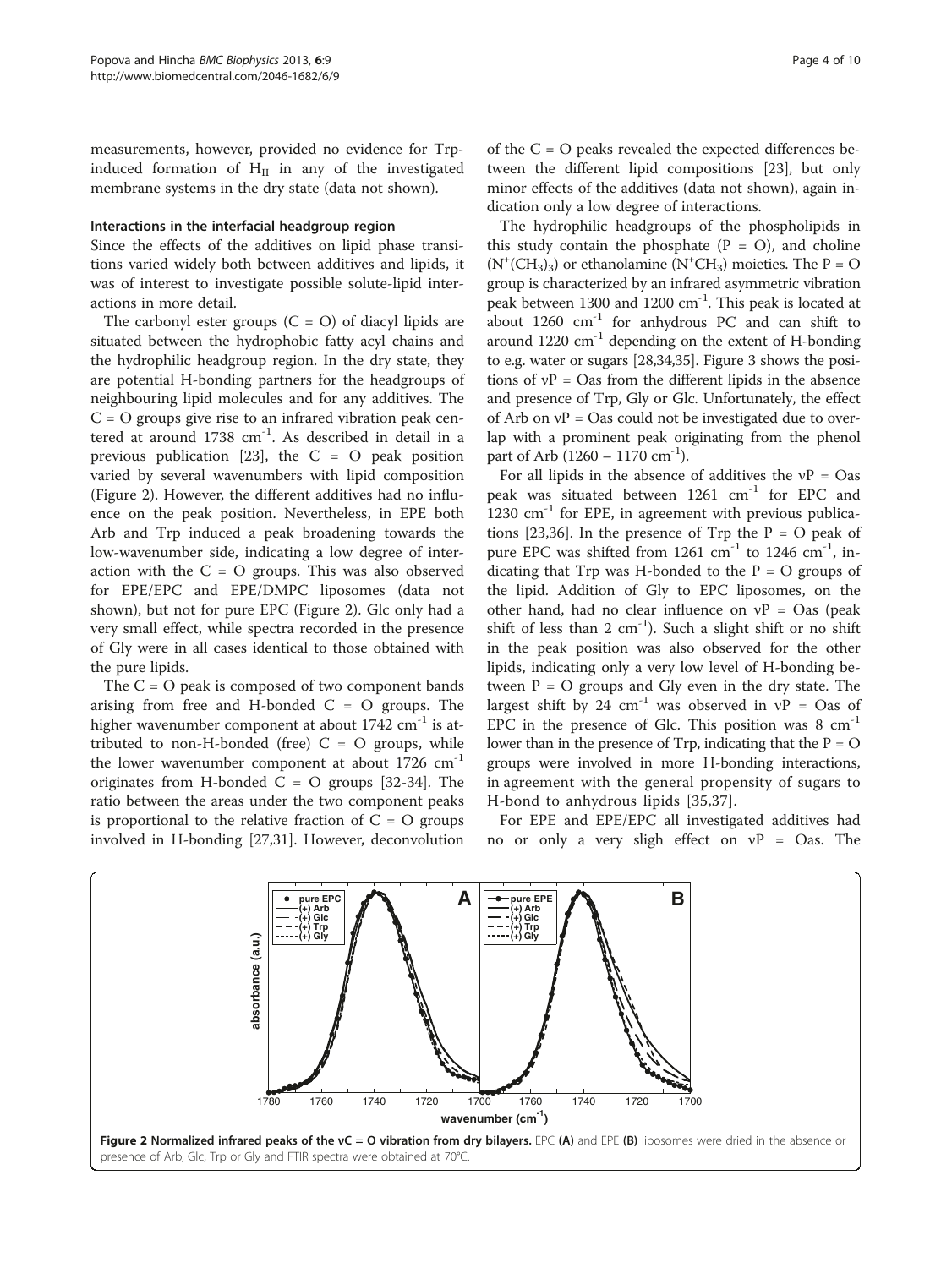<span id="page-4-0"></span>

maximum effect for EPE/EPC was about  $4.5 \text{ cm}^{-1}$  and for EPE about 3  $cm^{-1}$ , indicating that the P = O groups preferentially interacted with ethanolamine groups rather than with the additives [\[23,36](#page-8-0)]. Stronger effects of Trp and Glc on  $vP = O$ as were found for EPE/DMPC. Here,  $vP = O$ as was shifted by 8  $cm^{-1}$  with Trp and by 18  $cm^{-1}$  with Glc.

The terminal part of the PC headgroup is the choline moiety that gives rise to an asymmetric stretching vibration at around 970  $\text{cm}^{-1}$ , that is sensitive to H-bonding interactions with water [[26,38\]](#page-8-0) or sugars [\[27,39](#page-8-0)]. When the choline group is involved in such interactions, its vibration is shifted by a maximum of  $4 \text{ cm}^{-1}$  to higher wavenumbers [[27,39](#page-8-0)]. Here, we generally observed shifts in  $vN^+(CH_3)_3$ as of less than 1  $cm^{-1}$  (data not shown), indicating that the additives only weakly interact with the choline group.

## Interactions between lipids and additives as revealed by IR peaks derived from the additives

An important advantage of infrared spectroscopy is that every chemical group in a sample gives rise to specific vibrations, providing simultaneous information on different components of a mixture. The substances investigated in the present study are all characterized by typical peaks in the FTIR spectra that allowed the evaluation of interactions between additives and membrane lipids.

The phenol moiety of Arb is characterized by two peaks in the IR regions of  $1260-1170$  cm<sup>-1</sup> and  $1530-1490$  cm<sup>-1</sup>. As mentioned above, the lower wavenumber peak overlaps with  $vP = \text{Oas of phospholipids}$  and was therefore not suitable for the evaluation of phospholipid-Arb interactions. The second peak, originating from the vibration of aromatic double bonds, was centered at about  $1510 \text{ cm}^{-1}$  for dry Arb in the absence and presence of liposomes (Figure 4), in agreement with published data [[40](#page-8-0)]. The presence of liposomes, however, resulted in peak narrowing. Peak width at half-height was reduced from  $17 \text{ cm}^{-1}$  for pure Arb to 12.5  $cm^{-1}$  in the presence of EPC, 14  $cm^{-1}$  with EPE and EPE/EPC, and  $10.5$  cm<sup>-1</sup> with EPE/DMPC, indicating a more restricted range of vibrations in the presence of lipid, in agreement with the proposed localization of the phenol moiety of Arb in the membranes [[15](#page-8-0)].

Interactions between Glc, either in the free form or as a part of the Arb molecule, and membrane lipids was monitored through the OH stretching vibration (νOH) between 3600 and 3000 cm<sup>-1</sup>. The position of vOH provides information about the length and strength of H-bonds formed by OH groups of Glc [[30\]](#page-8-0), with peaks at lower wavenumbers indicating shorter and stronger H-bonds. The vOH peak of dry Glc was situated at  $3368$  cm<sup>-1</sup> (Figure [5\)](#page-5-0), in good agreement with a pub-lished value of 3360 cm<sup>-1</sup> [\[41](#page-8-0)]. The vOH peak of dry Arb was located at  $3372 \text{ cm}^{-1}$ , indicating a similar physical environment for Glc in both cases. The presence of liposomes shifted the peak downfield by around 100 cm<sup>-1</sup>

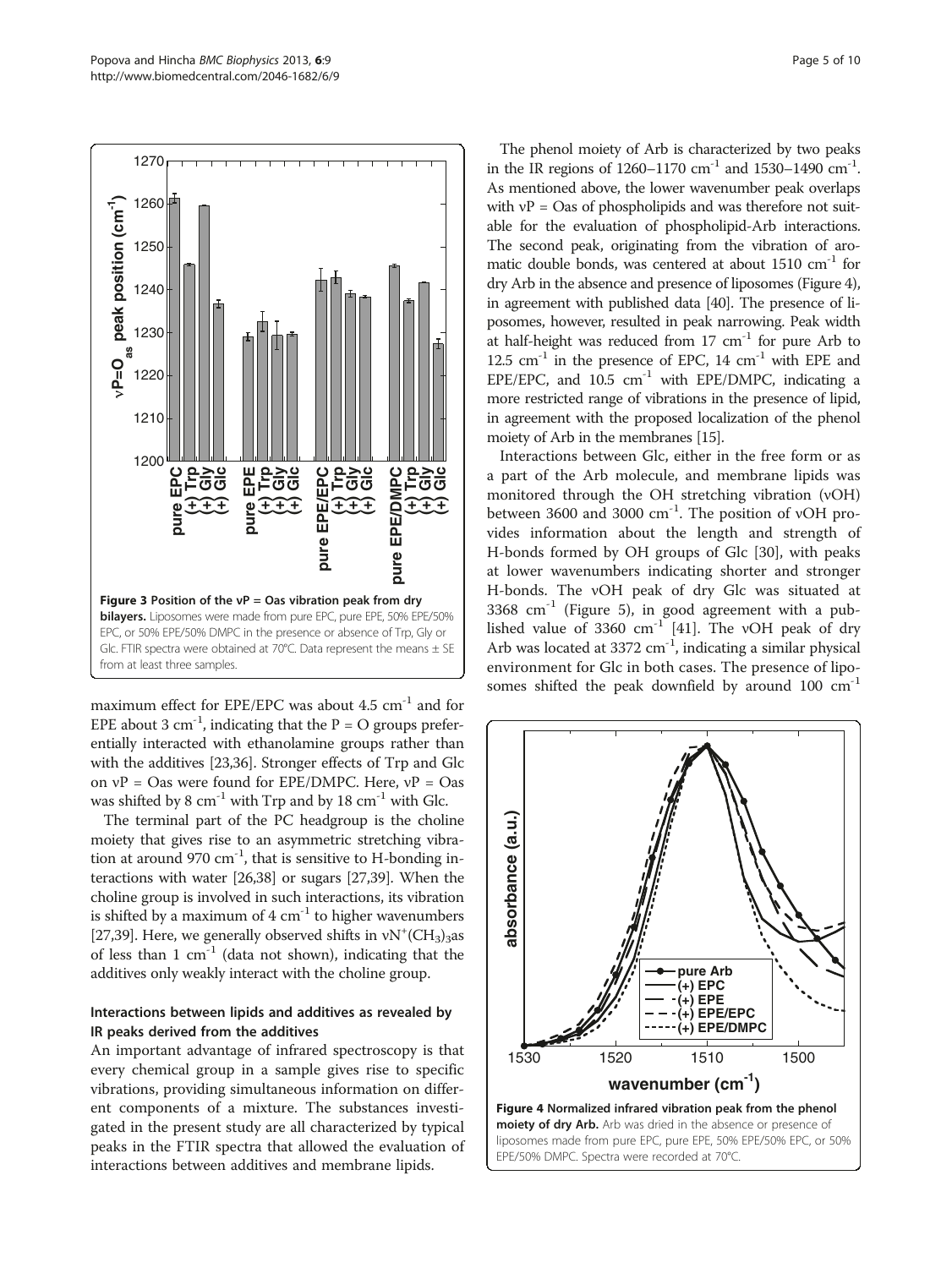<span id="page-5-0"></span>

indicating a strong H-bonding network between Glc and the membrane lipids both for free Glc and for the Glc in Arb. The similar positions of vOH in both cases indicate H-bonding networks of similar strengths.

The aromatic amino acid Trp shows two characteristic absorbance peaks in the FTIR spectrum. A peak between 3430 and 3380  $cm^{-1}$  is attributed to vibrations from the indole part of the molecule [\[42,43](#page-8-0)] and a double peak, originating from the amino part, in the region between 1690 and 1550 cm<sup>-1</sup> is also found in the Gly spectrum. The indole peak of pure dry Trp was located at 3402 cm<sup>-1</sup> (Figure 6). In the presence of liposomes this peak was shifted to 3406  $\text{cm}^{-1}$ , irrespective of the lipid composition. In the presence of pure EPC or EPE liposomes there was a clear shoulder at about 3396  $cm^{-1}$ , which was hardly visible in the mixed membranes.

The two peaks originating from the amino groups of the amino acids were located at  $1668$  and  $1590$  cm<sup>-1</sup> in the case of Trp and at 1662 and  $1614 \text{ cm}^{-1}$  for Gly (Figure [7\)](#page-6-0). In the presence of liposomes both Trp maxima were shifted, the high-wavenumber peak by 2  $cm^{-1}$  and the low-wavenumber peak between  $4 \text{ cm}^{-1}$  for pure EPE and  $12 \text{ cm}^{-1}$  for pure EPC. The high-wavenumber peak of Gly was relatively smaller than the corresponding Trp peak and was not consistently influenced by the presence of lipids. The low-wavenumber peak of Gly, on the other hand, showed a significant narrowing in the presence of all lipids and a shift to lower wavenumbers in the presence of EPE (pure EPE by  $10 \text{ cm}^{-1}$ , EPE/EPC by  $4 \text{ cm}^{-1}$ , EPE/DMPC by  $2 \text{ cm}^{-1}$ ).

#### **Discussion**

## The effect of Arb on dry bilayers is dominated by Glc-lipid interactions

Sugars can preserve the structural and functional integrity of membranes in the anhydrous state [\[35,37\]](#page-8-0). This has been extensively investigated with disaccharides such as sucrose and trehalose. However, also monosaccharides such as Glc are able to depress the  $T_m$  of PC in the dry state [\[44\]](#page-8-0). The  $T_m$  of dry EPC is 40°C [[26,44\]](#page-8-0) and it was depressed to -24°C by both Arb and Glc, while for EPE it was shifted from about 0°C [\[44](#page-8-0)] to -18°C by both additives. A depression of  $T_m$  in dry PC by Arb has been reported previously [[15](#page-8-0)]. Interestingly, the  $T_m$  of both EPE/EPC and EPE/DMPC was about 7°C lower in the presence of Arb than Glc, indicating that Glc fixed to the membrane

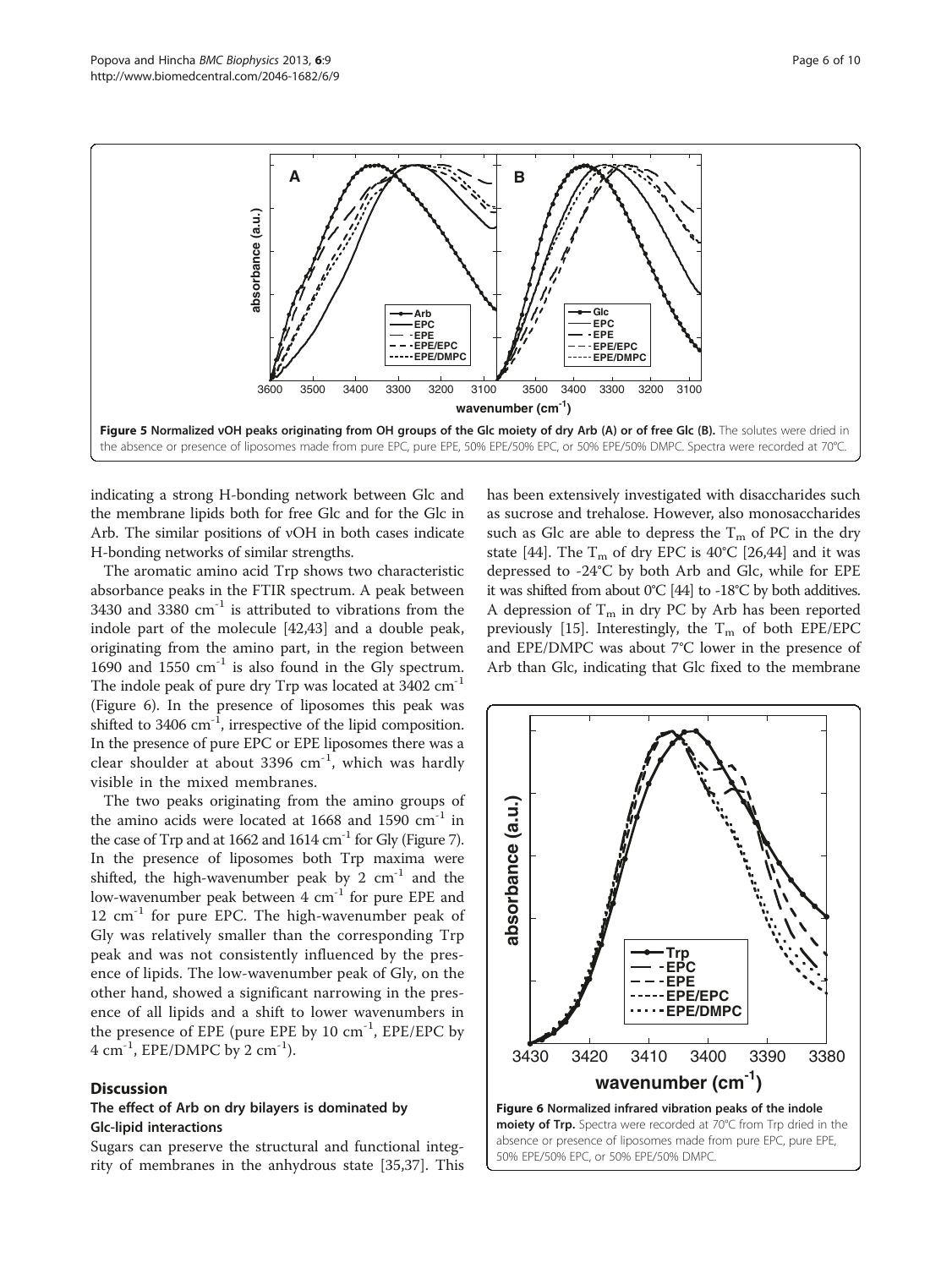<span id="page-6-0"></span>

surface by the phenol moiety of Arb may under some conditions be more effective than free Glc. A similar conclusion was reached for free and lipid-bound di-galactose in a previous study [\[45](#page-8-0)].

The decrease of  $T_m$  of dry lipids in the presence of sugars is related to the ability of sugars to H-bond with their OH groups to the  $P = O$  headgroups of phospholipids, as demonstrated by a shift of  $vP = O$ as to lower wavenumbers (see e.g. [[35,37\]](#page-8-0) for comprehensive reviews). Here, we showed a down-shift of  $vP = O$ as of dry EPC by  $24 \text{ cm}^{-1}$  in the presence of Glc. Unfortunately, νP = Oas does not provide information about Hbonding interactions between Arb and lipid  $P = O$ groups due to the overlap with the peak originating from the phenol moiety of Arb. However, indirect information about such interactions can be gained from the analysis of the vOH vibrations of Arb and Glc. The νOH peaks from both substances showed the same massive downshift by about  $100 \text{ cm}^{-1}$  in the presence of liposomes, indicating that Arb depressed  $T_m$  by the same mechanism as free Glc, i.e. by H-bonding of Glc OH groups to the  $P = O$  groups of the lipids.

For EPE liposomes, the position of the  $P = O$  peak is only slightly affected by the presence of Glc, which could indicate the absence of H-bonding interactions. However, we note that the position of  $vP = O$ as for anhyd-rous EPE (1230-1234 cm<sup>-1</sup>) [\[23,46](#page-8-0)] is also only shifted by about 15  $cm^{-1}$  from the fully hydrated state [\[47,48](#page-8-0)], while the shift is about 40  $\text{cm}^{-1}$  for PC [\[34\]](#page-8-0). This indicates that even in the presence of excess water  $P = O$ groups of PE preferentially interact with the lipid ethanolamine groups. These strong interactions persist also in mixed PE/PC liposomes [\[23\]](#page-8-0). In all cases, the ethanolamine headgroups of PE are involved in a tight H-bonding network with the  $P = O$  groups of phospholipids [\[49\]](#page-9-0).

The present data suggest that when Glc is added to fully hydrated liposomes, OH groups of Glc compete with ethanolamine groups for H-bonding to  $P = O$  groups upon the removal of water. We cannot evaluate to what extent  $P = O$  groups are involved in H-bonds with either ethanolamine or Glc, but it is reasonable to assume that  $P = O$ groups will preferentially be H-bonded with OH groups of Glc rather than with ethanolamine groups as  $O-H \cdots O$ bonds are stronger than  $C-H \cdots O$  bonds [\[30\]](#page-8-0).

In addition to the Glc, also the phenol part of Arb interacts with lipid bilayers, as shown by fluorescence spectroscopy with hydrated membranes [[15\]](#page-8-0) and by the narrowing of the corresponding FTIR peak in the dry state reported here. While the interaction with Arbbound Glc has the same effect on  $T_m$  of both bilayer and non-bilayer forming lipids, the effects on liposome stability measured as carboxy fluorescein (CF) leakage or membrane fusion, are different. While liposomes made from PC are strongly destabilized during freezing or drying, the inclusion of non-bilayer lipids such as PE or MGDG results in membrane stabilization by Arb [[15](#page-8-0)-[17](#page-8-0)]. It has been argued that Arb destabilizes membranes containing only bilayer lipids due to the partitioning of its phenol moiety into the membrane-water interface, thus eliciting positive membrane curvature stress. On the other hand, when membranes contain non-bilayer lipids, these cone-shaped molecules [[50\]](#page-9-0) induce negative curvature stress that will be further increased on removing water [[51](#page-9-0)]. In this case, the insertion of Arb into the membrane interface reduces the negative curvature stress and stabilizes the lipids in a bilayer configuration [[16,17\]](#page-8-0).

## The effect of Trp on dry bilayers is dominated by indolelipid interactions

Trp decreased  $T_m$  for EPC and EPE/DMPC liposomes, while for EPE and EPE/EPC the transition from gel to liquid-crystalline phase occurred at temperatures higher than for the pure lipid bilayers. Interestingly, the influence of Trp on liposome stability, measured as either CF leakage or membrane fusion, was independent of lipid composition. Trp destabilized membranes made from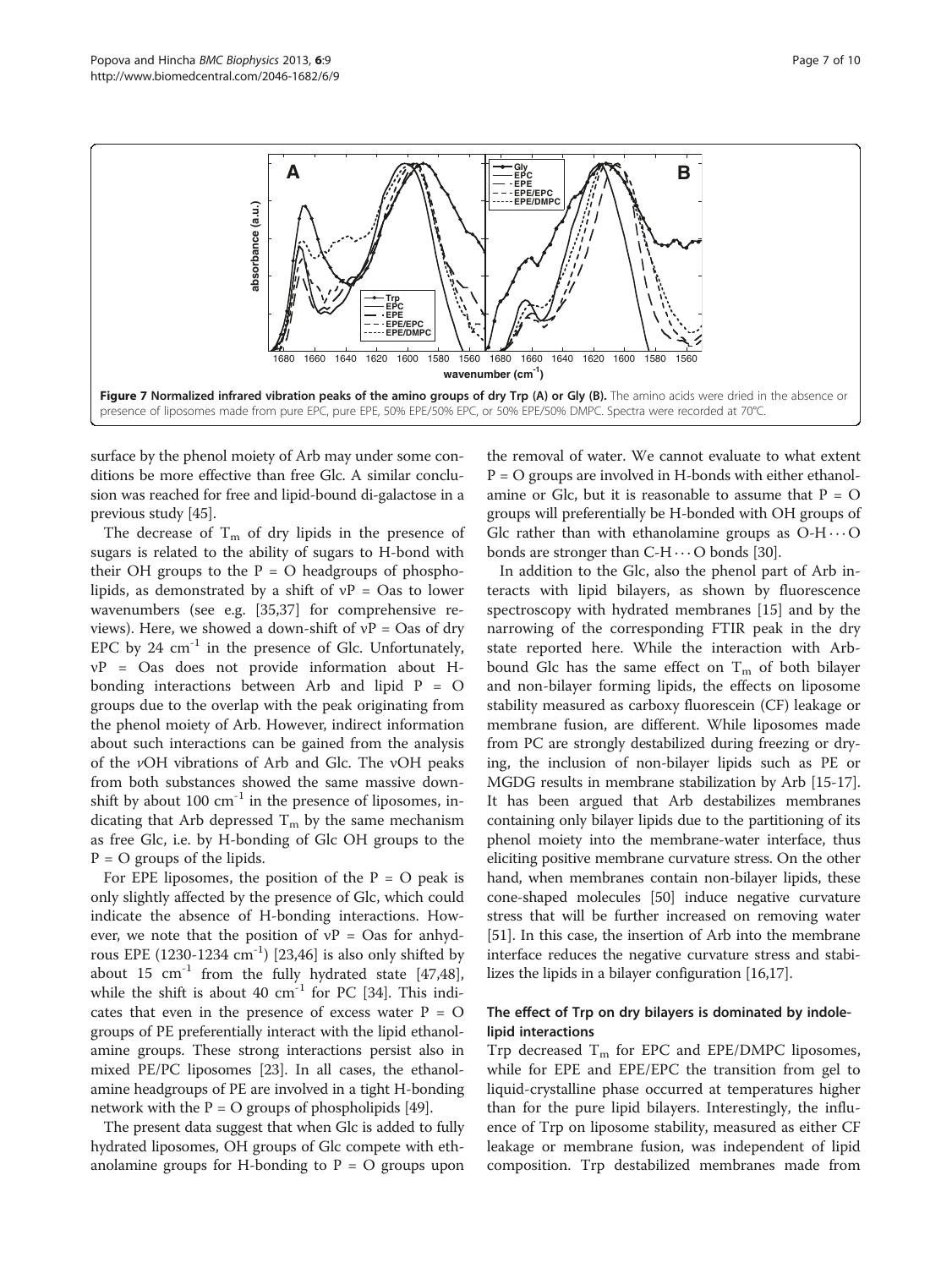<span id="page-7-0"></span>pure EPC and from EPE/EPC, although the effect was more pronounced for membranes containing EPE [\[22](#page-8-0)]. Gly, on the other hand, had no measurable influence on Tm, regardless of lipid composition, in agreement with our earlier data for EPC [\[42\]](#page-8-0). This indicates that unlike the Glc in Arb, the hydrophilic amino acid part of Trp plays no important role in Trp-membrane interactions in the dry state. This is in agreement with the fact that the vibration peak attributed to the amino part of Trp and Gly was not changed in its position in the presence of membranes. However, in the presence of liposomes this peak was more cooperative than for the pure substances, indicating restricted vibration. In addition, the presence of Gly induced only a small shift in  $vP = O$ as, in agreement with only minor interactions.

The shift in  $vP = O$ as induced by Trp in EPC was considerably larger, but we suggest that it was not due to interactions with the amino acid moiety. It has been shown both experimentally and in Molecular Dynamics (MD) simulations that indole or Trp in small peptides localize mainly in the interfacial region between the first two to three carbons of the hydrocarbon chains and the choline group in fully hydrated PC membranes [\[52-58](#page-9-0)]. In agreement with our data, earlier studies indicate the possibility of interactions between the indole NH group and lipid  $P = O$ , while interactions with the lipid  $C = O$ groups are of minor importance [\[52,55,56,58](#page-9-0)].

Analogous to what we have discussed above for Glc and Arb, we suggest that also the interactions between Trp and EPE involve H-bonding to  $P = O$  groups, although the position of the  $vP = \text{Oas peak}$  is not strongly influenced. Again, this may be explained by competition of the indole NH groups with ethanolamine groups for bonding to  $P = O$  groups. This is supported by a shift of the peak attributed to the Trp indole ring by about 4 cm-1 in the presence of liposomes, independent of lipid composition, indicating similar interactions with EPC and EPE. This is in agreement with MD simulations that found similar interactions of Trp in gramicidin A with either PE or PC bilayers [[57\]](#page-9-0).

One of the most striking effects that we observed in this study is the opposite direction of changes in  $T_m$  in the presence of Trp, depending on lipid composition. While  $T_m$  was decreased for dry EPC and EPE/DMPC by 20°C, it was increased by 8°C and 20°C for EPE and EPE/EPC, respectively. The decrease of  $T_m$  in EPC membranes by Trp can be easily explained on the basis of published data. Both experimental and MD studies have shown that the indole ring is fairly rigid and oriented parallel to the fatty acyl chains in lipid bilayers [[52,53,55,58\]](#page-9-0). The localization of the indole ring near the glycerol backbone leads to interactions with the upper part of the fatty acyl chains, reducing molecular mobility in this part of the lipid molecules. At the same time, this

results in a wider spacing of the lipids and increased space and mobility in the lower parts of the chains that can be observed as a decrease in  $T_m$  in our FTIR experiments. Unfortunately, there are no comparative data or simulations for PE lipids in the literature. However, it can be reasonably speculated that the cone shaped PE molecules will allow a deeper penetration of the indole ring into the fatty acyl chain region of the bilayers due to the formation of geometrical defects, as recently characterized in an MD simulation study [[59\]](#page-9-0). This could limit chain mobility sufficiently to increase  $T_m$ , while the effect of EPE could be counterbalanced by DMPC. The fully saturated fatty acyl chains may lead to stronger interactions of the rigid indole ring with this lipid [[52](#page-9-0)] than with EPE, again inducing higher mobility in the lower chain region. However, this hypothesis needs to be tested in future experiments and MD simulations.

#### Conclusions

In conclusion, we have shown in this study that the two amphiphiles Arb and Trp have different modes of interaction with dry bilayers. While the interactions of Arb are completely dominated by the contribution of the hydrophilic Glc moiety, the hydrophobic indole determines the effects of Trp. In addition, there was only a small effect of lipid composition on Arb-bilayer interactions, while a pronounced influence of lipid composition was obvious for Trp-membrane interactions. Further investigations, that could e.g. use the large structural diversity of flavonoids, which are also known to efficiently interact with lipid bilayers [\[60](#page-9-0)-[63\]](#page-9-0), will be needed to understand how amphiphile structure determines the interaction with membranes. In addition, such investigations could shed light on the functional relevance of the large natural diversity in the structure of these molecules and relate it to biological functions, such as plant freezing and dehydration tolerance.

#### Competing interests

The authors declare that they have no competing interests.

#### Authors' contributions

AVP designed and conducted all experiments, analyzed the data and drafted the manuscript. DKH participated in experimental design and data analysis, and wrote the final manuscript. Both authors read and approved the final manuscript.

#### Author details

1 Max-Planck-Institut für Molekulare Pflanzenphysiologie, Am Mühlenberg 1, D-14476 Potsdam, Germany. <sup>2</sup>Institute of Biophysics and Biomedical Engineering, Bulgarian Academy of Sciences, 1113 Sofia, Bulgaria.

#### Received: 22 February 2013 Accepted: 17 April 2013 Published: 24 July 2013

#### References

1. Crowe JH, Hoekstra FA, Crowe LM: Anhydrobiosis. Annu Rev Physiol 1992, 54:579–599.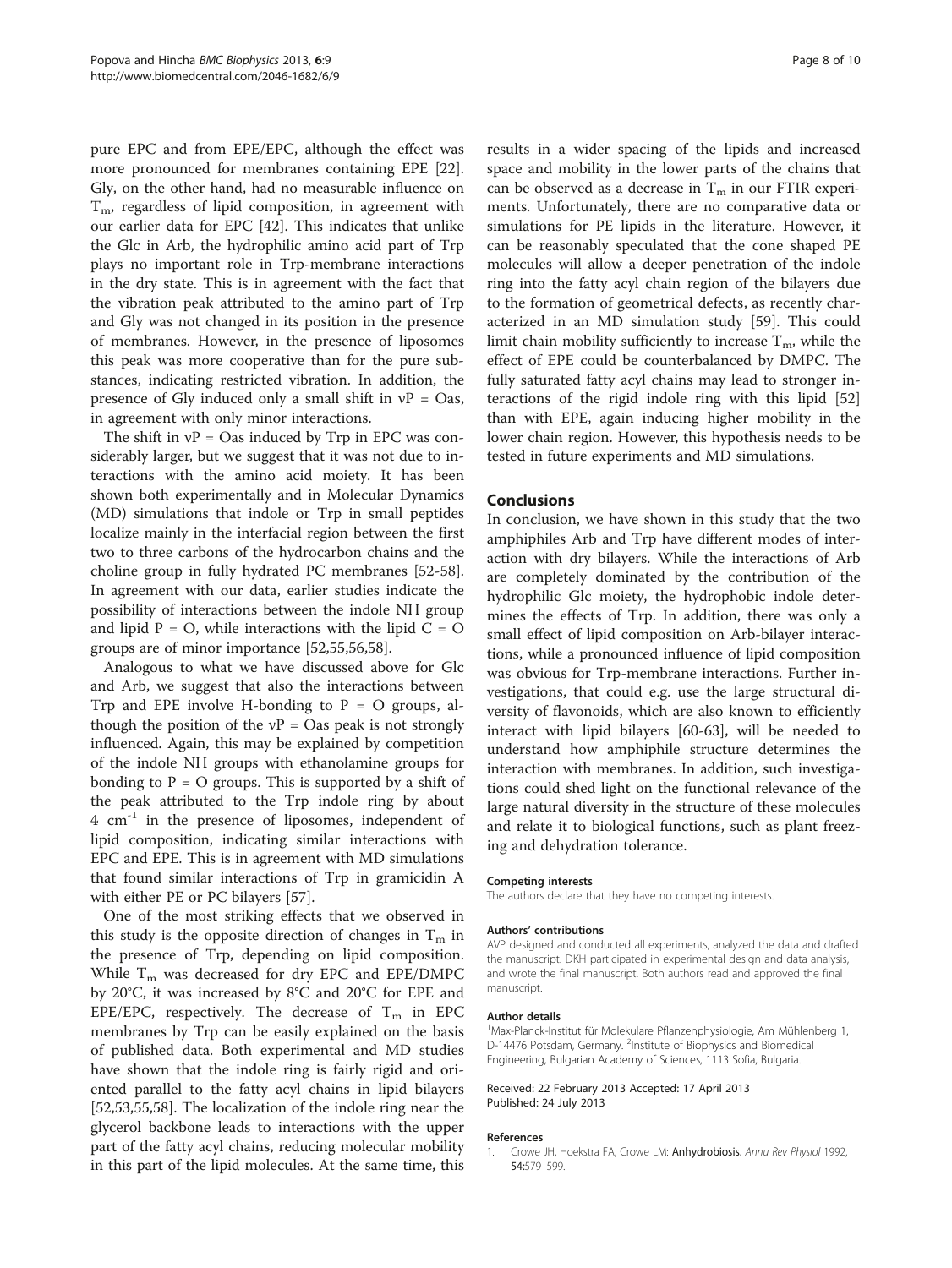- <span id="page-8-0"></span>2. Hand SC, Menze MA, Toner M, Boswell L, Moore D: LEA proteins during water stress: not just for plants anymore. Annu Rev Physiol 2011, 73:115–134.
- 3. Tunnacliffe A, Hincha DK, Leprince O, Macherel D: LEA proteins: versatility of form and function. In Sleeping beauties - dormancy and resistance in harsh environments. Edited by Lubzens E, Cerda J, Clark M. Berlin: Springer; 2010:91–108.
- 4. Tunnacliffe A, Wise MJ: The continuing conundrum of LEA proteins. Naturwissenschaften 2007, 94:791–812.
- Korn M, Peterek S, Mock H-P, Heyer AG, Hincha DK: Heterosis in the freezing tolerance, and sugar and flavonoid contents of crosses between Arabidopsis thaliana accessions of widely varying freezing tolerance. Plant Cell Environ 2008, 31:813–827.
- Winkel-Shirley B: Biosynthesis of flavonoids and effects of stress. Curr Opin Plant Biol 2002, 5:218–223.
- 7. Rice-Evans CA, Miller NJ, Paganga G: Antioxidant properties of phenolic compounds. Trends Plant Sci 1997, 2:152–159.
- 8. Golovina EA, Hoekstra FA, Hemminga MA: Drying increases intracellular partitioning of amphiphilic substances into the lipid phase. Plant Physiol 1998, 118:975–986.
- Golovina EA, Hoekstra FA: Membrane behavior as influenced by partitioning of amphiphiles during drying: a comparative study in anhydrobiotic plant systems. Comp Biochem Physiol 2002, 131A:545–558.
- 10. Oliver AE, Leprince O, Wolkers WF, Hincha DK, Heyer AG, Crowe JH: Non-disaccharide-based mechanisms of protection during drying. Cryobiology 2001, 43:151–167.
- 11. Bianchi G, Gamba A, Limiroli R, Pozzi N, Elster R, Salamini F, Bartels D: The unusual sugar composition in leaves of the resurrection plant Myrothamnus flabellifolia. Physiol Plant 1993, 87:223–226.
- 12. Suau R, Cuevas A, Valpuesta V, Reid MS: Arbutin and sucrose in the leaves of the resurrection plant Myrothamnus labellifolia. Phytochemistry 1991, 30:2555–2556.
- 13. Ioku K, Terao J, Nakatani N: Antioxidative activity of arbutin in a solution and liposomal suspension. Biosci Biotech Biochem 1992, 56:1658-1659.
- 14. Oliver AE, Crowe LM, de Araujo PS, Fisk E, Crowe JH: **Arbutin inhibits PLA**<sub>2</sub> in partially hydrated model systems. Biochim Biophys Acta 1996, 1302:69–78.
- 15. Oliver AE, Hincha DK, Crowe LM, Crowe JH: Interactions of arbutin with dry and hydrated bilayers. Biochim Biophys Acta 1998, 1370:87–97.
- 16. Hincha DK, Oliver AE, Crowe JH: Lipid composition determines the effects of arbutin on the stability of membranes. Biophys J 1999, 77:2024-2034.
- 17. Oliver AE, Hincha DK, Tsvetkova NM, Vigh L, Crowe JH: The effect of arbutin on membrane integrity during drying is mediated by stabilization of the lamellar phase in the presence of nonbilayer-forming lipids. Chem Phys Lipids 2001, 111:37–57.
- 18. Oliver AE, Hincha DK, Crowe JH: Looking beyond sugars: the role of amphiphilic solutes in preventing adventitious reactions in anhydrobiotes at low water contents. Comp Biochem Physiol 2002, 131A:515–525.
- 19. Landolt-Marticorena C, Williams KA, Deber CM, Reithmeier RAF: Non-random distribution of amino acids in the transmembrane segments of human type I single span membrane proteins. J Mol Biol 1993, 229:602-608.
- 20. Ulmschneider MB, Sansom MSP: Amino acid distributions in integral membrane protein structures. Biochim Biophys Acta 2001, 1512:1–14.
- 21. Kachel K, Asuncion-Punzalan E, London E: Anchoring of tryptophan and tyrosine analogs at the hydrocarbon-polar boundary in model membrane vesicles: parallax analysis of fluorescence quenching induced by nitroxide-labeled phospholipids. Biochemistry 1995, 34:15475–15479.
- 22. Popova AV, Heyer AG, Hincha DK: Differential destabilization of membranes by tryptophan and phenylalanine during freezing: the roles of lipid composition and membrane fusion. Biochim Biophys Acta 2002, 1561:109–118.
- 23. Popova AV, Hincha DK: Thermotropic phase behavior and headgroup interactions of the nonbilayer lipids phosphatidylethanolamine and monogalactosyldiacylglycerol in the dry state. BMC Biophys 2011, 4:11.
- 24. MacDonald RC, MacDonald RI, Menco BPM, Takeshita K, Subbarao NK, Hu L: Small-volume extrusion apparatus for preparation of large, unilamellar vesicles. Biochim Biophys Acta 1991, 1061:297–303.
- 25. Hincha DK, Zuther E, Hellwege EM, Heyer AG: Specific effects of fructo- and gluco-oligosaccharides in the preservation of liposomes during drying. Glycobiology 2002, 12:103–110.
- 26. Popova AV, Hincha DK: Intermolecular interactions in dry and rehydrated pure and mixed bilayers of phosphatidylcholine and digalactosyldiacylglycerol: a Fourier-transform infrared spectroscopy study. Biophys J 2003, 85:1682–1690.
- 27. Cacela C, Hincha DK: Low amounts of sucrose are sufficient to depress the phase transition temperature of dry phosphatidylcholine, but not for lyoprotection of liposomes. Biophys J 2006, 90:2831–2842.
- 28. Lewis RNAH, McElhaney RN: The structure and organization of phospholipid bilayers as revealed by infrared spectroscopy. Chem Phys Lipids 1998, 96:9–21.
- 29. Mantsch HH, McElhaney RN: Phospholipid phase transitions in model and biological membranes as studied by infrared spectroscopy. Chem Phys Lipids 1991, 57:213–226.
- 30. Jeffrey GJ: Hydrogen bonds and molecular organization. Food Chem 1997, 56:241–246.
- 31. Popova AV, Hincha DK: Effects of cholesterol on dry bilayers: interactions between phosphatidylcholine unsaturation and glycolopid or free sugar. Biophys J 2007, 93:1204–1214.
- 32. Blume A, Hübner W, Messner G: Fourier transform infrared spectroscopy of  $^{13}C = O$ -labeled phospholipids. Hydrogen bonding to carbonyl groups. Biochemistry 1988, 27:8239–8249.
- Lewis RNAH, McElhaney RN: Fourier transform infrared spectroscopy in the study of hydrated lipids and lipid bilayer membranes. In Infrared spectroscopy of biomolecules. Edited by Mantsch HH, Chapman D. New York: Wiley-Liss; 1996:159–202.
- 34. Wong PTT, Mantsch HH: High-pressure infrared spectroscopic evidence of water binding sites in 1,2-diacyl phospholipids. Chem Phys Lipids 1988, 46:213–224.
- 35. Hincha DK, Popova AV, Cacela C: Effects of sugars on the stability of lipid membranes during drying. In Advances in planar lipid bilayers and liposomes. vol. 3. Edited by Leitmannova Liu A. Amsterdam: Elsevier; 2006:189–217.
- 36. Lewis RNAH, McElhaney RN: Calorimetric and spectroscopic studies of the polymorphic phase behavior of a homologous series of n-saturated 1,2-diacyl phosphatidylethanolamines. Biophys J 1993, 64:1081–1096.
- 37. Crowe JH, Crowe LM, Carpenter JF, Rudolph AS, Aurell Wistrom C, Spargo BJ, Anchordoguy TJ: Interaction of sugars with membranes. Biochim Biophys Acta 1988, 947:367–384.
- 38. Akutsu H: Direct determination by Raman scattering of the conformation of the choline group in phospholipid bilayers. Biochemistry 1981, 20:7359–7366.
- 39. Cacela C, Hincha DK: Monosaccharide composition, chain length and linkage type influence the interactions of oligosaccharides with dry phosphatidylcholine membranes. Biochim Biophys Acta 2006, 1758:680–691.
- 40. Frias MA, Winik B, Franzoni MB, Levstein PR, Nicastro A, Gennaro AM, Diaz SB, Disalvo EA: Lysophosphatidylcholine-arbutin complexes form bilayerlike structures. Biochim Biophys Acta 2008, 1778:1259-1266.
- 41. Wolkers WF, Oliver AE, Tablin F, Crowe JH: A Fourier-transform infrared spectroscopy study of sugar glasses. Carbohydr Res 2004, 339:1077–1085.
- 42. Popova AV, Hincha DK: Specific interactions of tryptophan with phosphatidylcholine and digalactosyldiacylglycerol in pure and mixed bilayers in the dry and hydrated state. Chem Phys Lipids 2004, 132:171–184.
- 43. Smith AL: Applied infrared spectroscopy. In Chemical analysis. vol. 54. Edited by Elving PJ, Winefordner JD. New York: John Wiley; 1979:286–314.
- 44. Crowe JH, Oliver AE, Hoekstra FA, Crowe LM: Stabilization of dry membranes by mixtures of hydroxyethyl starch and glucose: the role of vitrification. Cryobiology 1997, 35:20–30.
- 45. Popova AV, Hincha DK: Effects of the sugar headgroup of a glycoglycerolipid on the phase behavior of phospholipid model membranes in the dry state. Glycobiology 2005, 15:1150-1155.
- 46. Pohle W, Selle C: Fourier-transform infrared spectroscopic evidence for a novel lyotropic phase transition occurring in dioleoylphosphatidylethanolamine. Chem Phys Lipids 1996, 82:191–198.
- 47. Hübner W, Blume A: Interactions at the lipid-water interface. Chem Phys Lipids 1998, 96:99–123.
- Pohle W, Selle C, Fritzsche H, Bohl M: Comparative FTIR spectroscopic study upon the hydration of lecithins and cephalins. *J Mol Struct* 1997, 408/409:273–277.